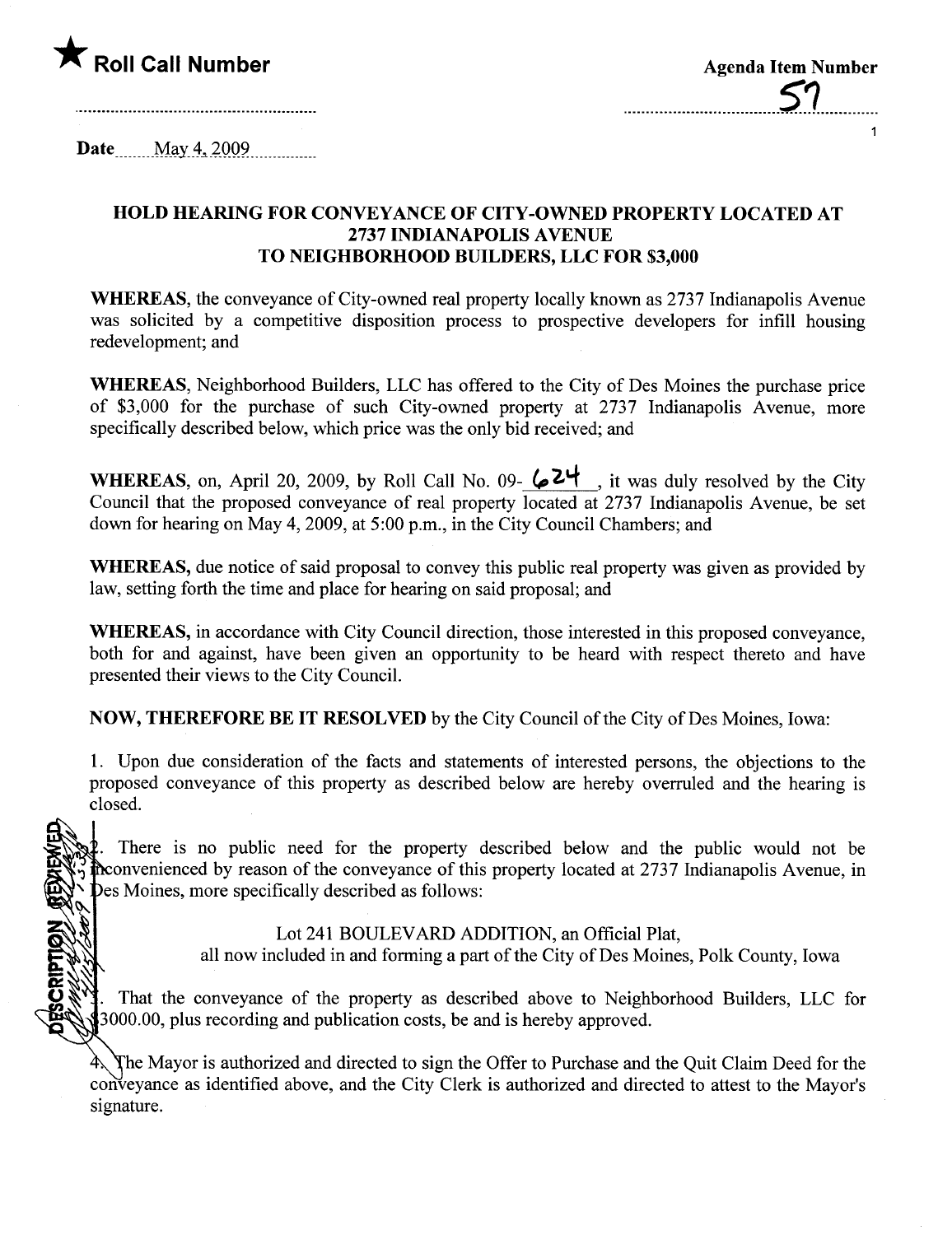

| <b>Agenda Item Number</b> |  |
|---------------------------|--|
|                           |  |
|                           |  |

Date \_\_\_\_ May 4, 2009

5. The City Clerk is authorized and directed to forward the original of this Quit Claim Deed, together with a certified copy of this resolution and of the affidavit of publication of the notice of this hearing, to the Real Estate Division of the Engineering Deparment for the purpose of causing said documents to be recorded.

6. The Real Estate Division Manager is authorized and directed to forward the original of the Quit Claim Deed, together with a certified copy of this resolution and of the affdavit of publication of the notice of this hearing, to the Polk County Recorder's Office for the purpose of causing these documents to be recorded.

7. Upon receipt of the recorded documents back from the Polk County Recorder, the Real Estate Division Manager shall mail the original of the Deed and copies of the other documents to the grantees.

8. The proceeds from the sale of this property shall be deposited in the following accounts: Fund EN304, Organization PWK990000, Project STE057.

(Council Communication No.  $09.281$ )

Moved by to adopt.

APPROVED AS TO FORM:

Glenna K. Fran Assistant City Attorney

 $\rho_{\rm n}$ 

| - ب                   |             |             |             |                                                                   |                                                                                                      |  |
|-----------------------|-------------|-------------|-------------|-------------------------------------------------------------------|------------------------------------------------------------------------------------------------------|--|
| <b>COUNCIL ACTION</b> | <b>YEAS</b> | <b>NAYS</b> | <b>PASS</b> | <b>ABSENT</b>                                                     | <b>CERTIFICATE</b>                                                                                   |  |
| <b>COWNIE</b>         |             |             |             |                                                                   |                                                                                                      |  |
| <b>COLEMAN</b>        |             |             |             |                                                                   | I, DIANE RAUH, City Clerk of said City hereby                                                        |  |
| <b>KIERNAN</b>        |             |             |             |                                                                   | certify that at a meeting of the City Council of<br>said City of Des Moines, held on the above date, |  |
| <b>HENSLEY</b>        |             |             |             |                                                                   | among other proceedings the above was adopted.                                                       |  |
| <b>MAHAFFEY</b>       |             |             |             |                                                                   | IN WITNESS WHEREOF, I have hereunto set my                                                           |  |
| <b>MEYER</b>          |             |             |             |                                                                   |                                                                                                      |  |
| <b>VLASSIS</b>        |             |             |             | hand and affixed my seal the day and year first<br>above written. |                                                                                                      |  |
| <b>TOTAL</b>          |             |             |             |                                                                   |                                                                                                      |  |
| <b>MOTION CARRIED</b> |             |             |             | <b>APPROVED</b>                                                   |                                                                                                      |  |
|                       |             |             |             | Mayor                                                             | City Clerk                                                                                           |  |